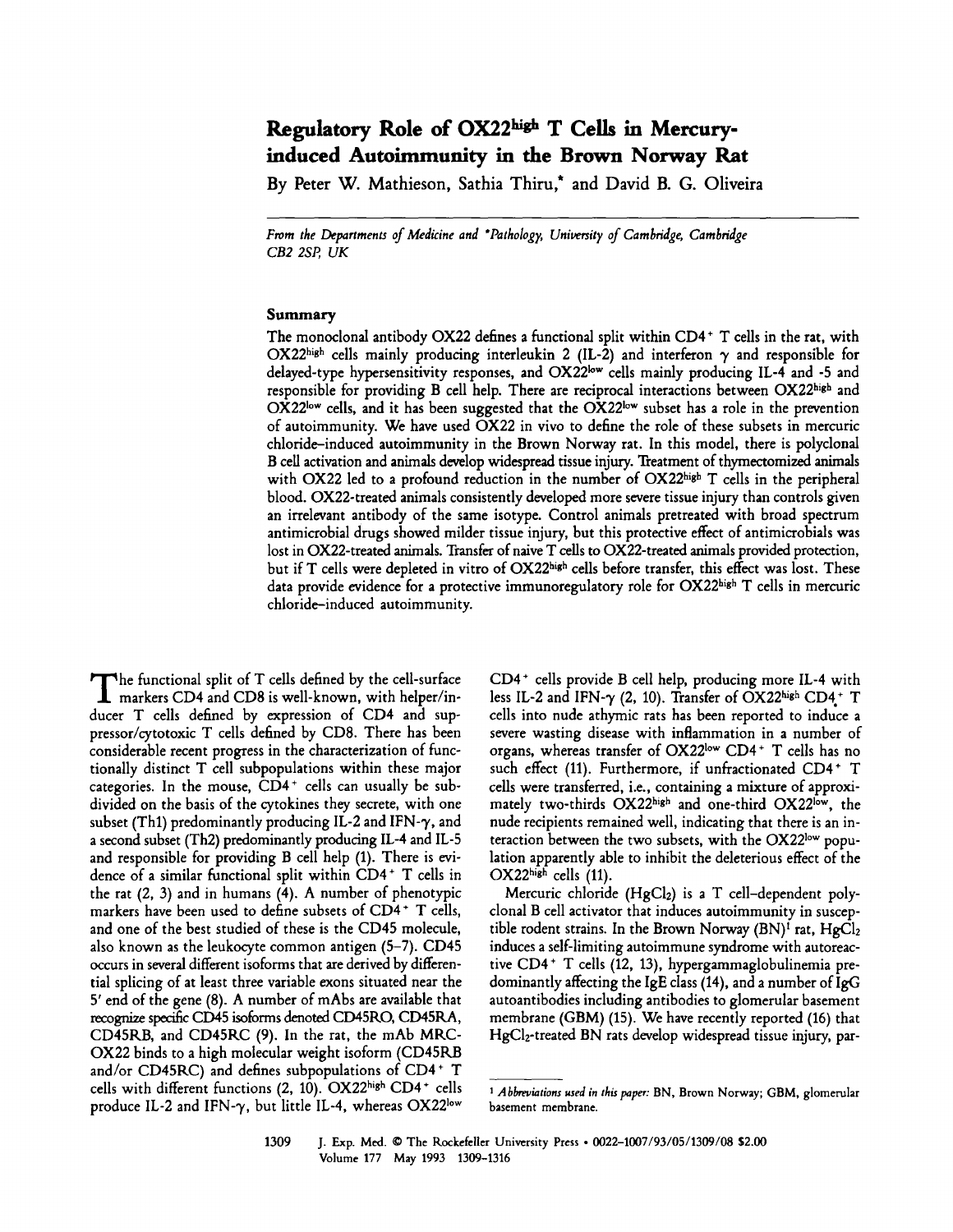ticularly affecting the gut, skin, and liver, with some features resembling GVHD. We have examined the effect of OX-22 treatment in vivo on the autoimmune response induced in BN rats by  $HgCl<sub>2</sub>$ . Our results provide evidence for a protective regulatory role of  $OX22^{\text{high}}$  T cells in this experimental model.

#### **Materials and Methods**

*Experimental Model.* BN rats were obtained from OLAC (Bicester, UK) and a breeding colony established. For all experiments, animals were used in age- and sex-matched groups. Rats were given  $HgCl<sub>2</sub>$  diluted in distilled water by five subcutaneous injections over a 7-d period, each injection consisting of 1 mg/kg  $HgCl<sub>2</sub>$ . Animals were weighed regularly and serial blood samples were taken from a tail vein for analysis of lymphocyte subsets (heparinized blood) and for separation of serum for assay of anti-GBM antibodies. Where antimicrobial pretreatment was used, animals were given tylosin (Tylan<sup>®</sup>; Eli Lilly Italia, Florence, Italy) 10 mg/kg per day subcutaneously for 5 d, metronidazole (Torgyl®; May & Baker, Dagenham, UK) 20 mg/kg per day subcutaneously for 5 d, and ivermectin (Ivomec®; Merck, Sharp & Dohme, Hoddesdon, Herts, UK) 200  $\mu$ g/kg subcutaneously on the first and fifth days. For the in vivo mAb treatment, animals were given mAbs by daily intravenous injection for 5 d immediately before starting HgCl<sub>2</sub>.

*Anti-GBM Antibody Assay.* Sera were assayed for anti-GBM antibody by a solid phase RIA was as described previously (17). Briefly, a collagenase digest of normal rat glomeruli was coated onto microtiter plates (Dynatech Laboratories, Inc., Chantilly, VA). After washing, the plates were incubated with test or control sera and bound antibody detected with goat anti-rat IgG (Sigma Immunochemicals, Poole, Dorset, UK) radiolabeled with  $^{125}I$  by the chloramine T method. Sera were assayed in triplicate and the mean result expressed as a percentage of a strongly positive reference serum.

*In Vivo mAb Treatment.* Thymectomies were performed at age 3-4 wk by suction via a partial sternotomy wound under ether anesthesia. Animals were allowed to recover for at least 2 wk and then given mAbs 200  $\mu$ g daily for five consecutive days by intravenous injection via a tail vein. The mAbs were produced in tissue culture or ascites, purified on protein A or by ion-exchange chromatography, then dialyzed into PBS and filter sterilized. Test animals received MKC OX22 or MRC OX8, and control animals received an isotype-matched (IgG1) mouse myeloma protein with an undetermined specificity, derived from a mineral oil-induced plasmacytoma (MOPC 21; Sigma).

*Flow Cytometry.* Blood was taken from the tail into heparinized tubes and PBL preparations made by density centrifugation on Ficoll-Hypaque (Pharmacia, Milton Keynes, UK). All dilutions were in PBS containing 1% BSA (British Drug House, Poole, Dorset, UK), and all incubation stages were at  $4^{\circ}$ C for 45 min. Cells were plated at  $5 \times 10^5$  cells per well in a microtiter plate and stained with MRC OX22 (10  $\mu$ g/ml) followed by FITC-conjugated sheep anti-mouse Ig that had been adsorbed with rat serum proteins (Sigma), diluted 1 in 250. Double-staining analysis was also performed on PBLs, using biotinylated OX52 (pan-T cell) (18) (10  $\mu$ g/ml) as the second antibody and streptavidin-PE (Serotec Ltd., Oxford, Oxon, UK) (diluted 1 in 250) as the second detection reagent. For analysis of the cells used in the cell transfers, first antibodies were OX22 and OX52, and detection was with FITCconjugated sheep anti-mouse Ig. Cells were analyzed using a flow cytometer (Epics Profile; Coulter, Luton, UK). Appropriate controls were incorporated to assess autofluorescence and nonspecific staining.

*Cell Transfers.* Cell transfers were administered on day 10 after starting HgCl<sub>2</sub>. Nine syngeneic naive BN rats were used as spleen cell donors. Spleens were removed into tissue culture medium (IMDM; Gibco, Paisley, Scotland), red cells lysed with Tris-buffered ammonium chloride, and single cell suspensions prepared by sieving. Nylon wool columns were used to prepare purified T cells, which were then pooled and counted. One portion of these was kept for cell transfers, and one portion was subjected to depletion in vitro of OX22bigh T cells. To achieve this, T cells were incubated in a 96-well plate at 4  $\times$  10<sup>6</sup> cells/well with 50  $\mu$ g OX22, washed twice, and then incubated with magnetic beads coated with sheep anti-mouse IgG (Dynal AS, Oslo, Norway), using a 10:1 bead/ target ratio. A magnet was used to extract cells bound to the beads. Remaining cells were washed, resuspended in tissue culture medium, and infused intravenously into HgCl<sub>2</sub>-treated animals  $(4 \times 10^7)$ cells per animal). Aliquots were kept at each stage for analysis by flow cytometry.

*Histological Methods.* Animals from each group were killed at various stages of the experiment and immediate necropsies performed. Organs were fixed in buffered formalin, routinely processed, and embedded in paraffin wax.  $3-4~\mu$ m sections were evaluated for histological alterations with haematoxylin-eosin stain. All sections were examined by an experienced histopathologist (S. Thiru) without knowledge of the experimental groups. Severity of inflammatory changes in the gut, liver, and lung was graded for each animal according to an arbitrary scale: 0, normal; 1, mild; 2, mild to moderate; 3, moderate to severe; and 4, severe. These scores were then added up to give a total tissue injury score for each animal, with a possible maximum score of 12.

*StatisticalAnalysis.* Serial data on anti-GBM antibody titers and body weight were analyzed by repeated measures analysis of variance using a computer program (PC+; SPSS Inc., Chicago, IL). Histological data were analyzed by the permutation test for two independent samples (19).

## Results

*Experimental Design.* The results are reported of four experiments involving a total of 96 animals (summarized in Fig. 1). In the first experiment ( $n = 15$ ), five rats received OX22, five received OX8 to deplete  $CD8$ <sup>+</sup> T cells (20), and five received no mAb. In the second experiment ( $n = 27$ ), nine rats received OX22, nine received OX8, and nine received A5, an irrelevant mAb of the same isotype (21). These experiments were designed to analyze the effect of these mAbs on the immunoregulation of the autoantibody response (20), and so detailed histological analysis was not carried out on all animals. However, the external appearances of the animals were scored according to an arbitrary scale to assess the severity of the mucocutaneous inflammation, and in experiment 2, histology was obtained from nine of the animals (three in each group). Taking experiments I and 2 together, there was a significant difference between the groups in terms of external scores ( $p = 0.04$ , Kruskal-Wallis analysis of variance), with the OX22 group having more severe inflammation and the OX8 group not being significantly different from controis. The histological analysis of nine animals in experiment 2 showed that the OX22-treated animals had more severe tissue injury than the controls ( $p < 0.05$ ) and the OX8 group  $(p < 0.05)$ . The controls and the OX8 group were not significantly different.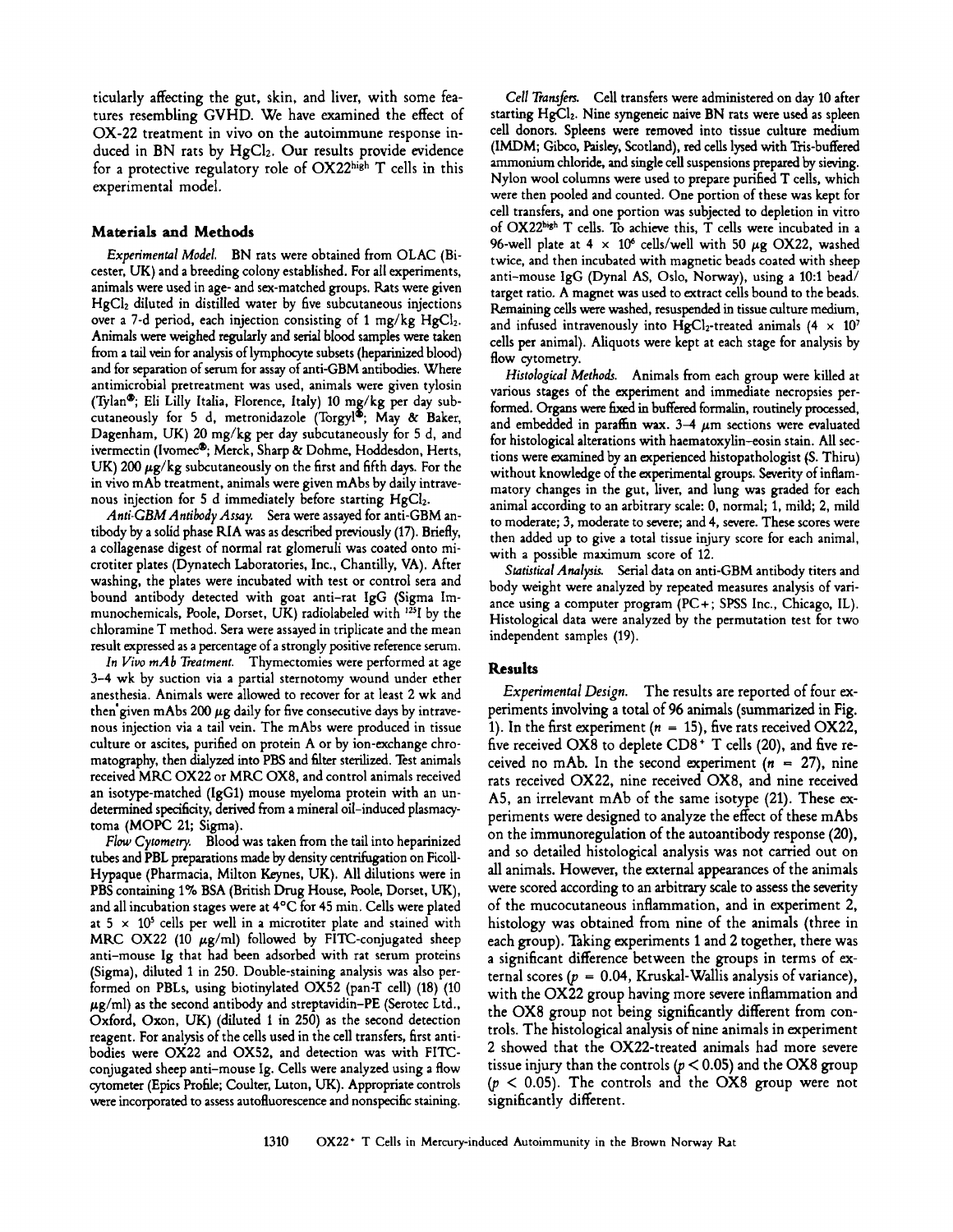



Figure 2. Flow cytometry analysis. (A) PBLs from untreated animal, stained with OX22 *(LFL1). (B)* PBLs from OX22-treated animal, stained with OX22 *(LFL1). (C)* Nylon wool-separated T cells, stained with OX22 *(LFL1). (D)* T cells after in vitro depletion of OX22<sup>high</sup> cells, stained with OX22  $(LFL1)$ .

1311 Mathieson et al.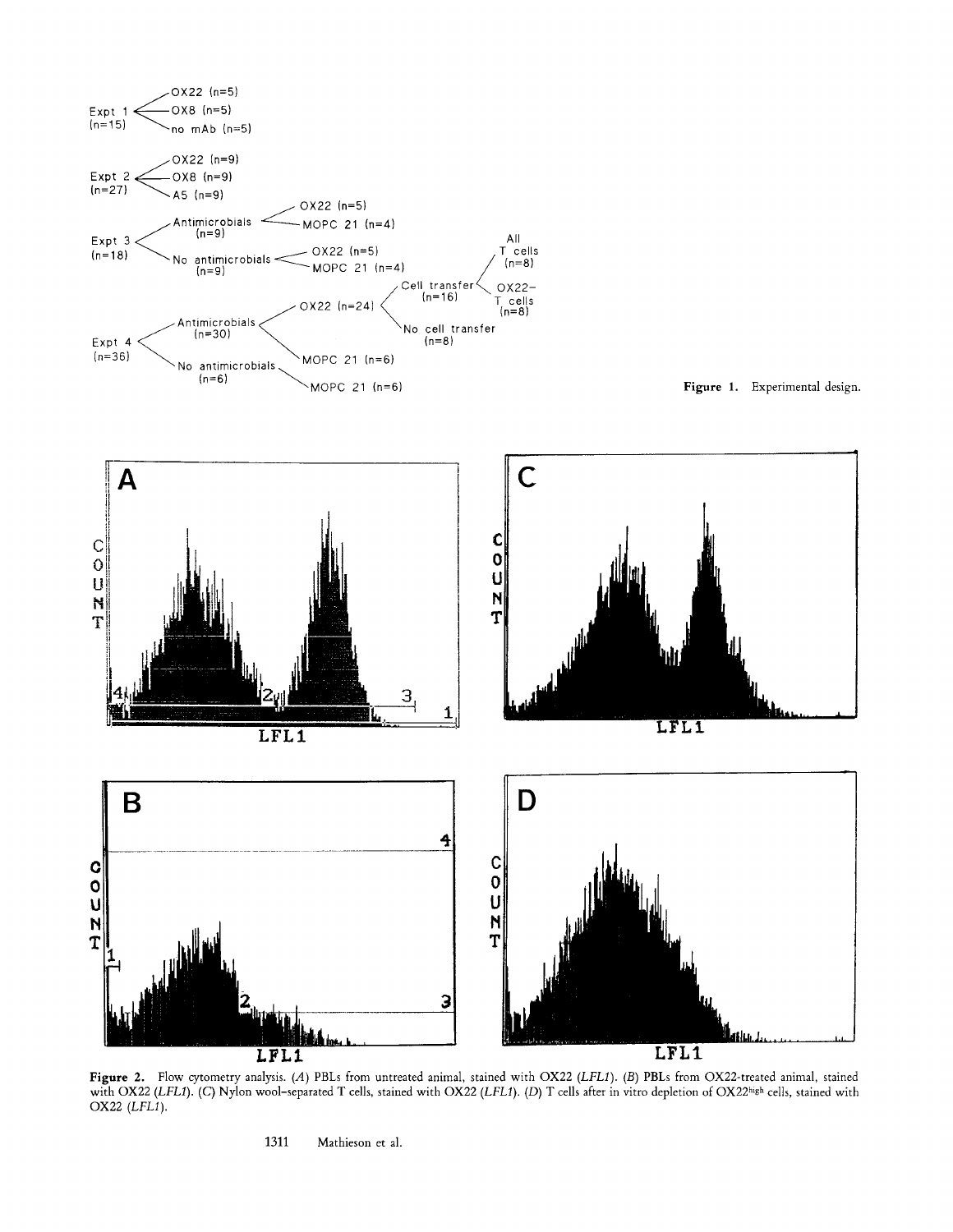Having observed that OX22 treatment exacerbated tissue injury, we designed the third and fourth experiments to <sup>8</sup> confirm and extend this observation. In the third experiment  $(n = 18)$ , nine animals were pretreated with antimicrobials and nine were not. In each group of nine, five received  $OX22$  6 and four received control mAb. In the fourth experiment  $(n = 36)$ , 30 animals were pretreated with antimicrobials and six were not. In the pretreated group, six received conand six were not. In the pretreated group, six received control mAb and 24 received OX22. The OX22-treated animals  $\frac{6}{9}$  4 were further subdivided into three groups of eight for the  $\frac{6}{9}$ were further subdivided into three groups of eight for the cell transfers: eight received unftactionated T cells, eight received OX22-depleted T cells, and eight received no cell transfer.

*Flow Cytometry Analysis.* PBLs from untreated animals gave a typical profile of staining with OX22, with two peaks of positive-staining cells, designated  $OX22<sup>high</sup>$  and  $OX22<sup>low</sup>$ ,  $\qquad o$ typically accounting for 55-65 % and 30-40% of total PBLs, respectively (Fig. 2  $A$ ). Using double staining, there was a population of OX22high T cells which accounted for 35-45% of total PBLs (data not shown). Animals receiving control mAb showed no difference from untreated animals.  $OX22$ -treated animals showed loss of the  $OX22$ <sup>high</sup> peak (Fig. 2 B) and reduction of the double-staining  $OX22<sup>high</sup> T$ cells to 10% or less of the total. Flow cytometric analysis of the spleen cells used in the cell transfers showed that 96-97% of the nylon wool-separated cells were OX52 positive, i.e., a relatively pure population of T cells. This cell preparation contained  $OX22<sup>high</sup>$  and  $OX22<sup>low</sup>$  cells (Fig. 2 C), and after in vitro depletion with OX22, the OX22high population had been removed (Fig. 2 D).

*Tissue Injury: External Appearances.* As we have reported previously (16), rats developed severe inflammation of mucocutaneous junctions by  $10-12$  d after HgCl<sub>2</sub>. In the two initial experiments in which various anti-T cell mAbs were used, it was a consistent observation that the external inflammation was most marked in animals that had received OX22. As also reported previously (16), antimicrobial pretreatment greatly reduced the severity of the mucocutaneous inflammation, but this was less apparent in the OX22-treated animals, in which the protective effect of antimicrobials was overcome by the exacerbating effect of OX22 treatment.

*Tissue Injury: Body Weight.* In the fourth experiment, s animals were weighed sequentially. Animals not pretreated with antimicrobials showed significant weight loss compared<br>with pretreated animals ( $p = 0.002$ ), with a mean weight<br>loss of 5.9% of baseline body weight in the nonpretreated with pretreated animals ( $p = 0.002$ ), with a mean weight b  $\frac{5}{6}$  loss of 5.9% of baseline body weight in the nonpretreated  $\frac{5}{4}$ group compared with a mean weight gain of 2.4% of baseline in the pretreated animals. There was a trend to greater weight loss in the OX22-treated animals than in the con- $2$ trols, but this did not quite reach statistical significance  $(p = 0.06)$ .

*Tissue Injury: Histology.* In the third and fourth experiments, the differences between the tissue injury seen in the various groups were quantified using the histological scoring system. In the third experiment, OX22-treated animals had more severe tissue injury than controls  $(p \le 0.0005,$  Fig. 3). There was no significant protective effect of antimicrobial pretreatment in this experiment (data not shown). Fig. 4 shows



Figure 3. Experiment 3: effect of OX22 on tissue injury score. OX22 compared with control mAb,  $p < 0.0005$ ).

the effect of OX22 treatment and antimicrobial treatment in experiment 4. OX22-treated animals had more severe tissue injury than animals receiving control mAb (Fig. 4, first bar compared with third bar at each time point,  $p < 0.005$ ). Within the groups of animals receiving control mAb, antimicrobial pretreated animals had milder tissue injury than animals not pretreated (Fig. 4, first bar compared with second bar,  $p = 0.039$ ). Animals pretreated with antimicrobials and then given OX22 were not significantly different from animals not pretreated with antimicrobials (Fig. 4, second bar com-



**Figure** 4. Experiment 4: tissue injury score. Effect of OX22 (first bar compared with third bar at each time point,  $p < 0.005$ ); antimicrobial pretreatment (first bar compared with second bar,  $p = 0.039$ ); and the interaction between OX22 and antimicrobials (second bar compared with third bar,  $p = 0.32$ ).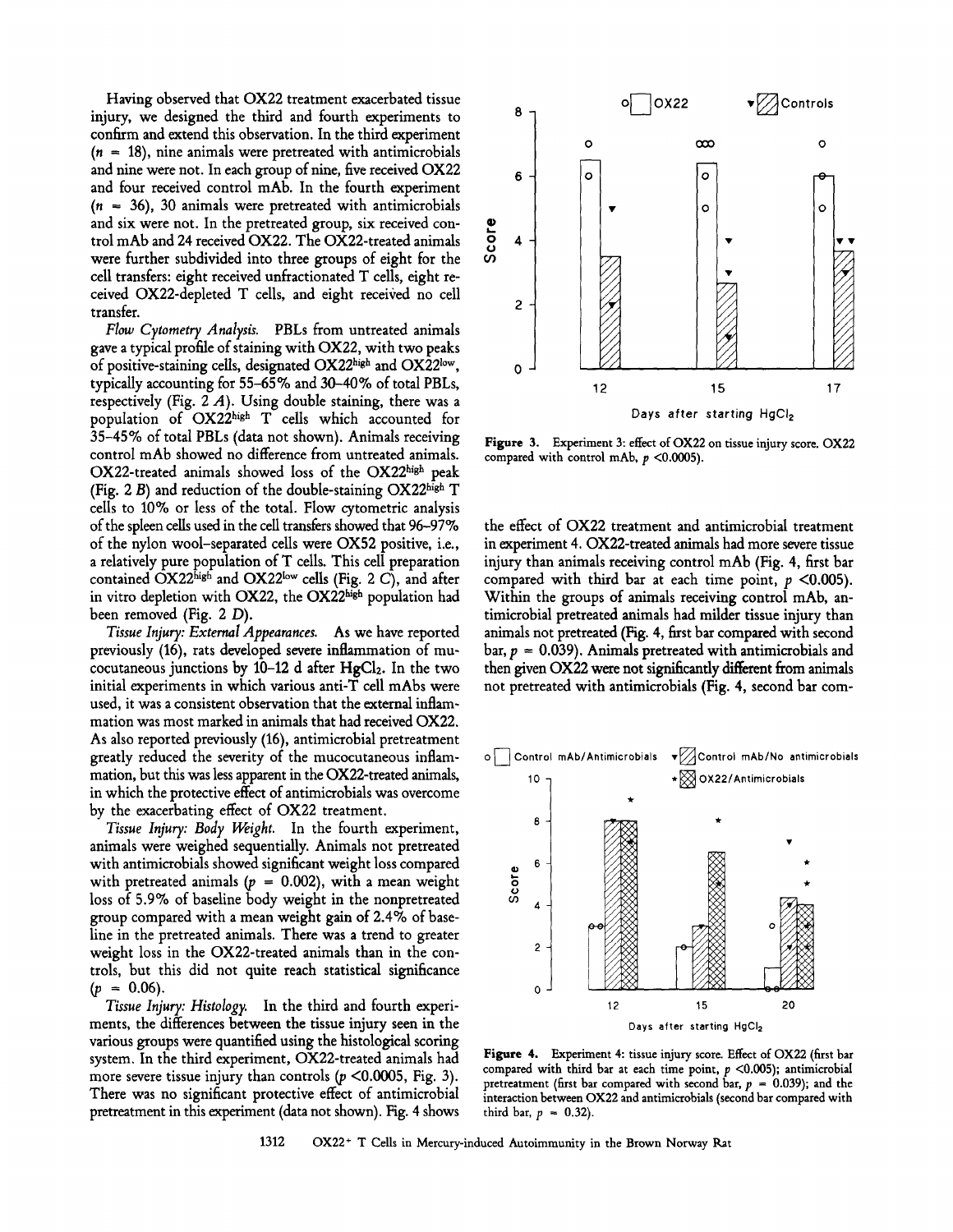pared with third bar,  $p = 0.32$ ), indicating that OX22 treatment overcame the protective effect of antimicrobial pretreatment. Fig. 5 shows histological data for the cell transfer recipients: animals receiving unfractionated T cells had milder tissue injury than animals receiving T cells depleted in vitro of OX22<sup>high</sup> cells ( $p = 0.007$ ).

*Anti-GBM Antibody Titers.* In none of the experiments was there any significant difference in anti-GBM titer between OX22-treated animals and controls (Fig. 6). As reported previously (16), antimicrobial pretreatment did not affect anti-GBM titer.

#### **Discussion**

From this series of experiments, we conclude the following: treatment of thymectomized rats with OX22 in vivo leads to loss of OX22 high T cells. Animals treated with OX22 before receiving HgC12 develop more severe tissue injury than animals receiving a control mAb, and the protective effect of antimicrobial pretreatment in this experimental model is overcome by OX22 administration. OX22 treatment does not affect anti-GBM autoantibody levels. Transfer of unfractionated T cells from naive animals to OX22-treated animals reduces the severity of tissue injury, but transfer of T cells depleted of OX22high cells confers less protection. Taken together, these data provide evidence for the hypothesis that  $OX22<sup>high</sup>$  T cells play a protective immunoregulatory role in mercuric chloride-induced autoimmunity.

The epitope recognized by OX22 is found on macrophages and B cells as well as T cells (10, 22). This widespread distribution might have been expected to decrease the chances of administered OX22 antibody affecting a particular T cell subset. However, our data dearly demonstrate the loss of  $OX22<sup>high</sup> staining T cells. We cannot be sure whether this$ represents depletion of the OX22high T cell subset or simply modulation of the OX22 target from the cell surface. The



Figure 5. Experiment 4: tissue injury score in cell transfer recipients *(0X22-,* transfer of T cells depleted in vitro of OX22 + cells; all T cells unfractionated, p = *0.007).* 



Figure 6. Experiment 4: serial anti-GMB antibody levels (mean  $\pm$  SE of the mean). (A) Antimicrobiai pretreatment; *(22)* OX22 treatment in vivo; (m) mouse IgG (control mAb); (OX22<sup>-</sup>) transfer of T cells depleted in vitro of OX22<sup>+</sup> cells; (T) transfer of unfractionated T cells.

distinction between these possibilities is not critical since a number of in vitro studies have shown that antibodies directed against various CD45 epitopes can have functional effects in the absence of cell killing (23-27). Our data show functional effects of OX22 in vivo, irrespective of the precise fate of the OX22high T cell subset. Since  $CD8<sup>+</sup>$  T cells are also OX22high, treatment with OX22 in vivo would be expected to affect these cells, as well as the OX22high subset of CD4+ T cells. The data from experiments 1 and 2 indicate that OX8 treatment in vivo, which effectively depletes CD8 + T cells (20), does not worsen tissue injury. We have conducted numerous experiments in which CD8<sup>+</sup> T cells were depleted (20), and we have never observed any exacerbation of tissue injury as a result of this treatment. Indeed, in many cases, OX8-treated animals seemed to have less severe tissue injury (our unpublished observations). Depletion of CD8 + T cells by OX22 treatment cannot therefore explain our observations, and by implication, the effects of OX22 treatment in vivo are likely to be due to depletion of OX22high CD4+ T cells.

In the experiments alluded to earlier (11), it was the OX22high subset of T cells that led to tissue injury in nude rats, and the OX22<sup>low</sup> subset which were protective. This has led to the suggestion (2) that  $OX22^{\text{low}}$  CD4+ T cells play a role in the prevention of autoimmunity in vivo. Our data on HgCl<sub>2</sub>-induced autoimmunity indicate that in this model the roles of these subsets are reversed, with the OX22low subset having a deleterious effect and the OX22high subset playing a protective role. It has been postulated that HgC12-induced autoimmunity reflects preferential activation of Th2-type  $CD4+T$  cells, since there is polyclonal B cell activation and hyper-IgE (28). In the mouse, IL-4 (predominantly a Th2 product) is a key cytokine in HgCl<sub>2</sub>-induced autoimmunity (28, 29). In the rat, IL-4 is mainly produced by the OX22<sup>low</sup> subset of T cells (2). Since it is known that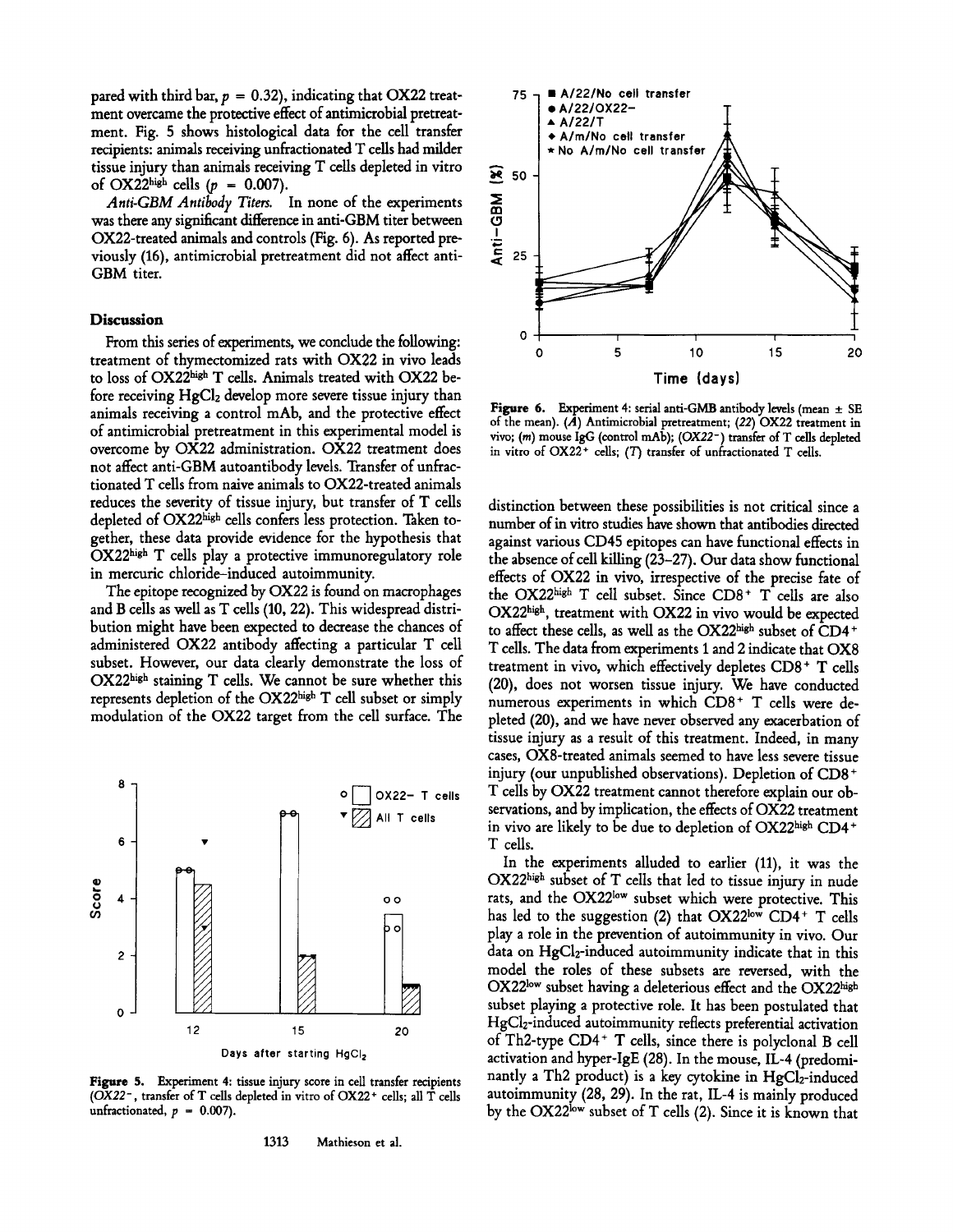there are reciprocal interactions between OX22high and  $OX22^{\text{low}}$  T cells (11), if  $HgCl<sub>2</sub>$  preferentially activates  $OX22<sup>low</sup>$  (i.e., Th2-type) cells, it is perhaps not surprising that depletion of OX22high (i.e., Th1-type) cells should lead to exacerbation of tissue injury in this model. There is evidence that the respective roles of  $OX22^{\text{high}}$  and  $OX22^{\text{low}}$  cells in alloimmune reactions are more akin to the roles we postulate in HgCl<sub>2</sub>-induced autoimmunity, with the  $OX22^{\text{high}}$ subset having a "suppressor" role  $(30)$  and the OX22<sup>low</sup> subset being effector cells (31). The protective effect of OX22high cells which we observed may be strain specific. BN rats have anomalous T cell subsets, with a small CD8+ population (20), and a high ratio of OX22low to OX22high CD4 + T cells compared with other strains.

Genetic factors play an important part in determining the response to  $HgCl<sub>2</sub>$ . In the rat, MHC and background genes are both involved in determining the response to  $HgCl<sub>2</sub>$ (32-34). The MHC haplotype that confers susceptibility is RT-1<sup>n</sup> (32). In resistant strains of rat,  $HgCl<sub>2</sub>$  induces immunosuppression, such that induction of organ-specific autoimmune diseases, e.g., experimental allergic encephalomyelitis (35) or Heymann nephritis (36), in rat strains which are normally fully susceptible, is prevented by prior treatment with  $HgCl<sub>2</sub>$ . Susceptibility to  $HgCl<sub>2</sub>$ -induced immunosuppression is also under the influence of the MHC, with RT-11 being the key haplotype (37). A hypothesis which would fit in with the importance of the balance between Thl and Th2 cells is that in susceptible strains, Th2 cells are preferentially activated by  $HgCl<sub>2</sub>$ , whereas in resistant strains it is a Th1 response that predominates (28). There is evidence in the mouse that the MHC genotype determines whether Thl or Th2 cells are activated by HgCl<sub>2</sub>, with a mainly Th1-type response in  $H-2<sup>d</sup>$  mice and a Th2-type response in  $H-2<sup>s</sup>$  mice (28). Responsiveness in the mouse to  $HgCl<sub>2</sub>$  is linked to the MHC class II  $A<sup>s</sup>$  molecule, and coexpression of the other class II molecule (the E molecule) in an  $A<sup>s</sup>$  strain decreases responsiveness (34). There are also examples in the rat in which responses channelled via the two class II molecules appear to have opposing immunoregulatory effects (38, 39). Whether this applies to the response to HgCl<sub>2</sub> in the rat is unknown, but clearly there is ample precedent for the differential activation of regulatory subsets by different MHC molecules, both between and within particular haplotypes.

The effector mechanisms mediating tissue injury in this model are not well-defined. A direct pathogenic role for autoantibodies seems unlikely since in our experiments autoantibody titers were not affected by OX22 treatment or antimicrobials, so that there was a dissociation between severity of tissue injury and level of autoantibody. A role for granulocytes is suggested by the infiltration of tissues by these cells and the development of a leucocytoclastic vasculitis (16).  $OX22^{\text{low}}$  cells have a particular propensity to recruit cells of the granulocyte lineage (40), so this could provide one mechanism for the deleterious role of OX22low cells. As indicated earlier, depletion of  $CD8<sup>+</sup>$  T cells in vivo may be associated with a protective effect, indicating that  $CD8<sup>+</sup>$  T cells may play a role as effectors. Alternatively, the tissue injury may be directly mediated by OX22<sup>low</sup> T cells. Although it is known that OX22high T cells mediate some forms of GVHD (10), there is evidence that in so-called "syngeneic" GVHD, the key effector cell has an OX22 $low$  phenotype (41, 42). The tissue injury we observed has some similarities with GVHD (16), and since our animals had not received a graft, the model may more dosely resemble syngeneic GVHD, which is thought to be autoimmune mediated (43).

The protective effect of antimicrobial pretreatment is also of interest. The severity of tissue inflammation in GVHD is influenced by microbial load, both in experimental animals (44) and in humans (45), with pathogen-free individuals developing much less severe disease. Furthermore, in human diseases characterized by necrotizing leucocytoclastic vasculitis similar to that seen in our animals, antibiotics alone may have useful therapeutic effects (46), and tissue injury is known to be exacerbated by intercurrent infection (47). One possible mechanism for an effect of infection is illustrated by the recent demonstration that infection with a nematode can break T cell tolerance, apparently preferentially affecting the IL-4 producing (Th2-type) subset (48). In our experience, the protective effect of antimicrobials is somewhat variable. For instance, in the experiments described here, the effect was seen in the fourth experiment but not in the third. This may simply reflect variation in the microbial load of different batches of animals. Antimicrobials would not be expected to have any effect if the pathogen load of the animals is low.

HgCl2-induced autoimmunity in the BN rat has features in common with a number of human autoimmune diseases (summarized in reference 49). At present, the treatment of human autoimmunity usually involves the use of nonspecific immunosuppressive drugs. If certain lymphocyte subsets have deleterious roles and others are protective, therapy could be improved by using reagents such as mAbs to specifically target the damaging subset. At present, little is known about the role of subsets of CD4 + T cells in humans, but this is an area where further advances could lead to the design of more specific forms of immunotherapy for human disease.

In summary, we have presented evidence that tissue injury in BN rats with HgCl<sub>2</sub>-induced autoimmunity is exacerbated by in vivo depletion of  $OX22<sup>high</sup> T$  cells, and that restoration of this population by cell transfer provides protection. Thus,  $OX22<sup>high</sup>$  T cells seem to play an important protective immunoregulatory role in this model. This finding has implications for the understanding of interactions between Thl- and Th2-type cells in the rat, and may also have relevance to human autoimmunity.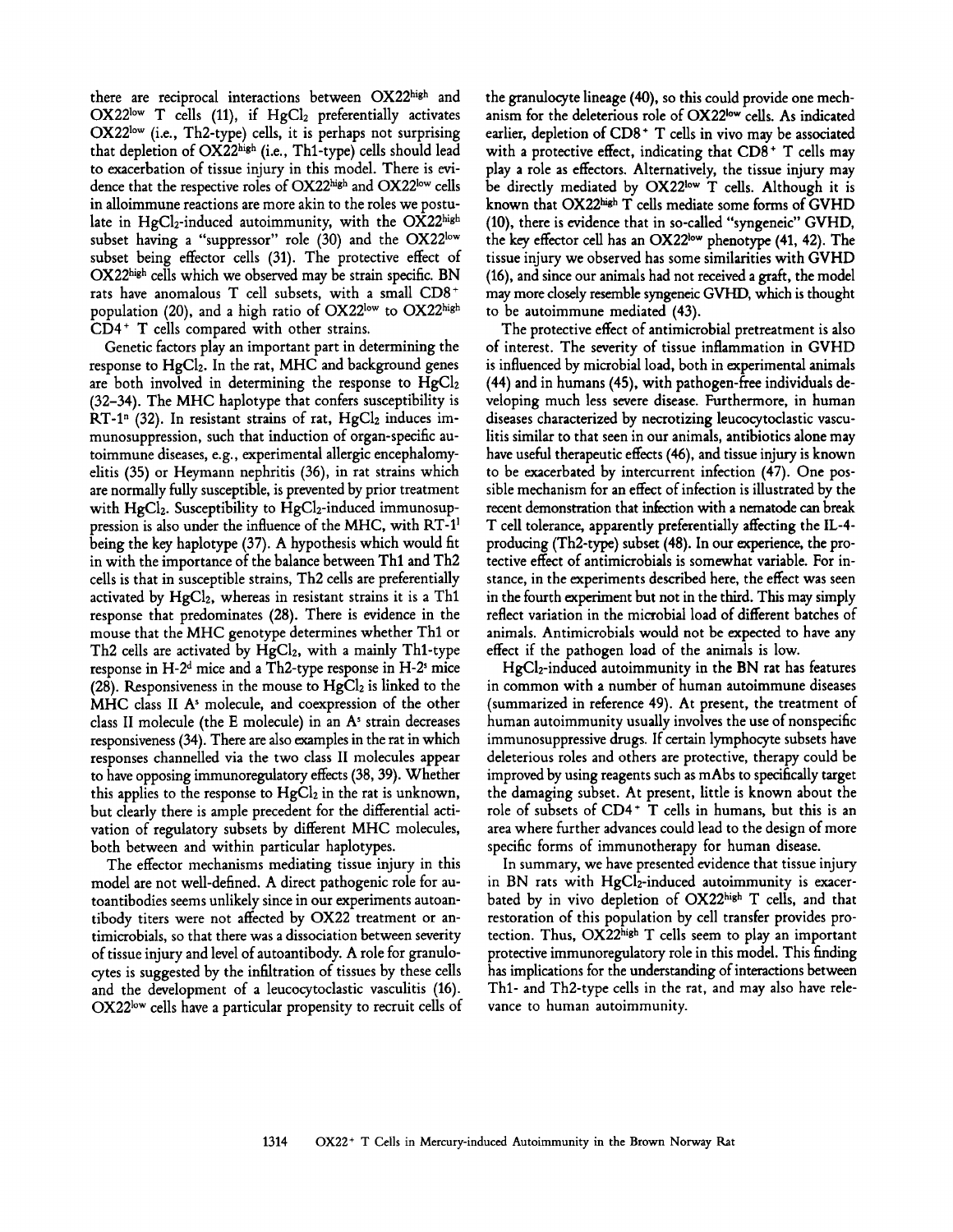We would like to thank Margaret McLeish for technical assistance with the histological studies.

Peter W. Mathieson is a Medical Research Council Clinician Scientist Fellow and David B. G. Oliveira is a Lister Institute Research Fellow.

Address correspondence to Dr. P. W. Mathieson, University of Cambridge School of Clinical Medicine, Addenbrooke's Hospital, Hills Road, Cambridge CB2 2SP, UK.

*Received for publication 7 October 1992 and in revised form 28 January 1993.* 

## **References**

- 1. Mosmann, T.R., and R.L. Coffman. 1989. Heterogeneity of cytokine secretion patterns and functions of helper T cells. *Adv. Immunol.* 46:111.
- 2. McKnight, A.J., A.N. Barclay, and D.W. Mason. 1991. Molecular cloning of rat interleukin 4 cDNA and analysis of the cytokine repertoire of subsets of CD4 + T cells. *Fur. J. Immunol.* 21:1187.
- 3. Papp, I., K.J. Wieder, T. Sablinski, P.J. O'Connell, E.L. Milford, T.B. Strom, and J.W. Kupiec-Weglinski. 1992. Evidence for functional heterogeneity of rat  $CD4$ <sup>+</sup> T cells in vivo. J. *Immunol.* 148:1308.
- 4. Salgame, P., J.S. Abrams, C. Clayberger, H. Goldstein, J. Convit, R.L. Modlin, and B.R. Bloom. 1991. Differing lymphokine profiles of functional subsets of human CD4 and CD8 T cell clones. *Science (Wash. DC).* 254:279.
- 5. Hirohata, S., and P.E. Lipsky. 1989. T cell regulation of human B cell proliferation and differentiation. Regulatory influences of CD45R + and CD45R- T4 cell subsets.J. *Immunol.* 142: 2597.
- 6. Beverley, P.C.L. 1987. Human T cell subsets. *Immunol. Lett.*  14:263.
- 7. Smith, S.H., M.H. Brown, D. Rowe, R.E. Callard, and P.C.L. Beverley. 1986. Functional subsets of human helper-inducer cells defined by a new monoclonal antibody, UCHL1. *Immu. nology.* 53:63.
- 8. Thomas, M.L. 1989. The leukocyte common antigen family. *Annu. Rev. Immunol.* 7:339.
- 9. Schwinzer, R. 1989. Cluster report: CD45/CD45R. *In Leu*cocyte Typing IV. White Cell Differentiation Antigens. W. Knapp, B. Dörken, W.R. Gilks, E.P. Rieber, R.E. Schmidt, H. Stein, and A.E.G. Kr. von dem Borne, editors. Oxford University Press, Oxford. 628.
- 10. Spickett, G.P., M.R. Brandon, D.W. Mason, A.F. Williams, and G.R. Woolett. 1983. MRC OX-22, a monoclonal antibody that labels a new subset of T lymphocytes and reacts with the high molecular weight form of the leukocyte common antigen. *J. Exp. Med.* 158:795.
- 11. Powrie, F., and D. Mason. 1990. OX-22 high CD4+ T cells induce wasting disease with multiple organ pathology: prevention by the OX-22 low subset. *J. Exp. Med.* 172:1701.
- 12. Pelletier, L., R. Pasquier, F. Hirsch, C. Sapin, and P. Druet. 1986. Autoreactive T cells in mercury-induced autoimmune disease: in vitro demonstration. *J. Immunol.* 137:2548.
- 13. Rossert, J., L. Pelletier, R. Pasquier, and P. Druet. 1988. Autoreactive T cells in memory-induced autoimmunity. Demonstration by limiting dilution analysis. *Eur.J. Immunol.* 18:1761.
- 14. Prouvost-Danon, A., A. Abadie, C. Sapin, H. Bazin, and P. Druet. 1981. Induction of IgE synthesis and potentiation of

anti-ovalbumin IgE antibody response by  $HgCl<sub>2</sub>$  in the rat. *J. Immunol.* 126:699.

- 15. Pusey, C.D., C. Bowman, A. Morgan, A.P. Weetman, B. Hartley, and C.M. Lockwood. 1990. Kinetics and pathogenicity of autoantibodies induced by mercuric chloride in the Brown Norway rat. Clin. Exp. Immunol. 81:76.
- 16. Mathieson, P.W., S. Thiru, and D.B.G. Oliveira. 1992. Mercuric chloride-treated Brown Norway rats develop widespread tissue injury including necrotizing vasculitis. Lab *Invest.* 67:121.
- 17. Bowman, C., D.K. Peters, and C.M. Lockwood. 1983. Antiglomerular basement membrane autoantibodies in the Brown Norway rat: detection by a solid-phase radioimmunoassay. J. *Immunol. Methods.* 61:325.
- 18. Robinson, A.P., M. Puklavec, and D.W. Mason. 1986. MRC OX-52: a rat T-cell antigen. *Immunology.* 57:527.
- 19. Siegel, S., and N.J. Castellan, Jr. 1988. Two independent samples. *In* Nonparametric Statistics for the Behavioural Sciences McGraw Hill, Singapore. 102.
- 20. Mathieson, P.W., K.J. Stapleton, D.B.G. Oliveira, and C.M. Lockwood. 1991. Immunoregulation of mercuric chlorideinduced autoimmunity in Brown Norway rats: a role for CD8 + T cells revealed by in vivo depletion studies. *Eur. J. Immunol.* 21:2105.
- 21. Wedderburn, L., M.L. Lukic, S. Edwards, M.C. Kahan, N. Nardi, and N.A. Mitchison. 1984. Single-step immunosorbent preparation of F-protein from mouse liver with conservation of the allo-antigenic site, and determination of concentration in liver and serum. *Mol. Immunol.* 21:979.
- 22. Arthur, R.P., and D. Mason. 1986. T cells that help B cell responses to soluble antigen are distinguishable from those producing interleukin 2 on mitogenic or allogenic stimulation. *J. Extx Med.* 163:774.
- 23. Newman, W., L.D. Fast, and L.M. Rose. 1983. Blockade of NK cell lysis is a property of monoclonal antibodies that bind to distinct regions of T-200. *J. Immunol.* 131:1742.
- 24. Harp, J.A., B.S. Davis, and S.J. Ewald. 1984. Inhibition of T cell response to alloantigens and polyclonal mitogens by Ly-5 antisera. *J. Immunol.* 133:10.
- 25. Takeuchi, T., S.F. Schlossman, and C. Morimoto. 1987. Induction of suppression following autologous mixed lymphocyte reaction: role of a novel 2H4 antigen. *Eur. J. Immunol.*  17:97.
- 26. Tighe, H., M. Clark, and H. Waldmann. 1987. Blocking of cytotoxic T cell function by monoclonal antibodies against the CD45 antigen (T200/leukocyte-common antigen). *Transplantation (Baltimore).* 44:818.
- 27. Bernabeu, C., A.C. Carrera, M.O. de-Landazuri, and F. Sanchez-Madrid. 1987. Interaction between the CD45 antigen